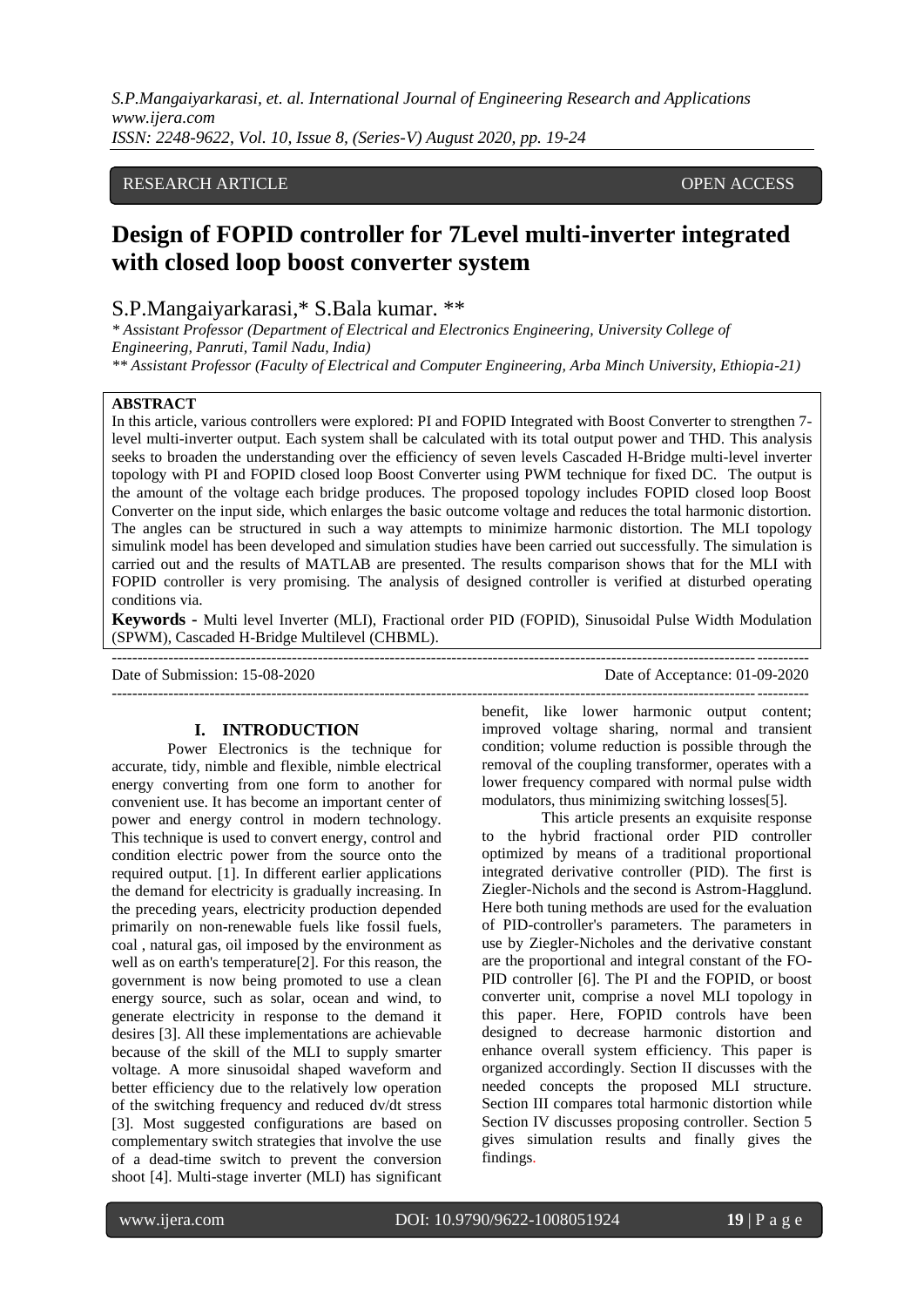## **II. BASIC OF 7LEVEL INVERTER**

The inverter topology of 7 levels resembles the topology of 5 levels, only the auxiliary system has been added to it by a further circuit. Generally speaking, seven levels consists of an inverter fullbridge, two bidirectional (auxiliary) switches and three capacitors as a voltage source outlined in figure 1. High dc bus voltages are required to ensure that energy flows from source to the load . The LCL filter filters the current into the utility grid that is to be injected. If the IGBTs switching signal in topology is handled correctly, seven output voltage levels can be reached. The interrupting combinations generated in Table II of the seven output voltage levels [7]



**Figure1.** Structure of 7-level multilevel inverter

| Output<br><b>Voltage</b> | S1   | S <sub>2</sub> | S <sub>3</sub> | <b>S4</b> | S5   | S6   |
|--------------------------|------|----------------|----------------|-----------|------|------|
| $+$ Vdc                  | One  | Zero           | Zero           | One       | Zero | Zero |
| $+2$ Vdc/3               | Zero | Zero           | Zero           | One       | One  | Zero |
| $+$ Vdc $/3$             | Zero | Zero           | Zero           | One       | Zero | One  |
| $\bf{0}$                 | Zero | Zero           | One            | One       | Zero | Zero |
| $0*$                     | One  | One            | Zero           | Zero      | Zero | Zero |
| $-Vdc/3$                 | Zero | One            | Zero           | Zero      | One  | Zero |
| $-2$ Vdc $/3$            | Zero | One            | Zero           | Zero      | Zero | One  |
| -Vdc                     | Zero | One            | One            | Zero      | Zero | Zero |

**Table 1.**The legs ON/OFF for 7level inverter

Key: One=Switch on , Zero=Switch off [7]

### **III. TOTAL HARMONIC DISTORTION**

THD is defined as the share of the powers of all harmonic components with the power of the fundamental frequency. The following expression can be presented (1)

$$
\text{THD} = \sqrt{I_1^2 + I_2^2} + \dots I_\infty^2 \tag{1}
$$

For the current waveform, formula above is the Linearness of systems and the power qualities of electric systems are portrayed by THD. In accordance with the IEEE THD standard, the total harmonic distortion of current is less than 5% of the rated inverter current. Section V shows THD for the simulated model.

#### **IV. FOPID CONTROLLER**

A fractional order should offer the following advantages compared to an integer order controller. (a) The fractional order controller will be less tolerant than a classic PID controller when the

controlled system parameter changes. a) FOC has 2 additional tune variables. The performance ratio of the fractional order system is provided with additional liberty.

Industrial plants require a wide range of standards to be met. Integer order controllers are used for control purposes mainly for industrial applications.

The FOPID control unit is now being optimized to enhance system control performance in industrial applications. This controller's transfer function is the form below(2)

$$
G_c(s) = K_p + \frac{\kappa_i}{s^{\lambda}} + K_d s^{\mu} \tag{2}
$$

For not only the need for Kp, Ki, kd design controllers, but also design orders for integral and derivatives, the FOPID controller offers extra liberty.



**Fig.1a.** Block diagram of FOPID controller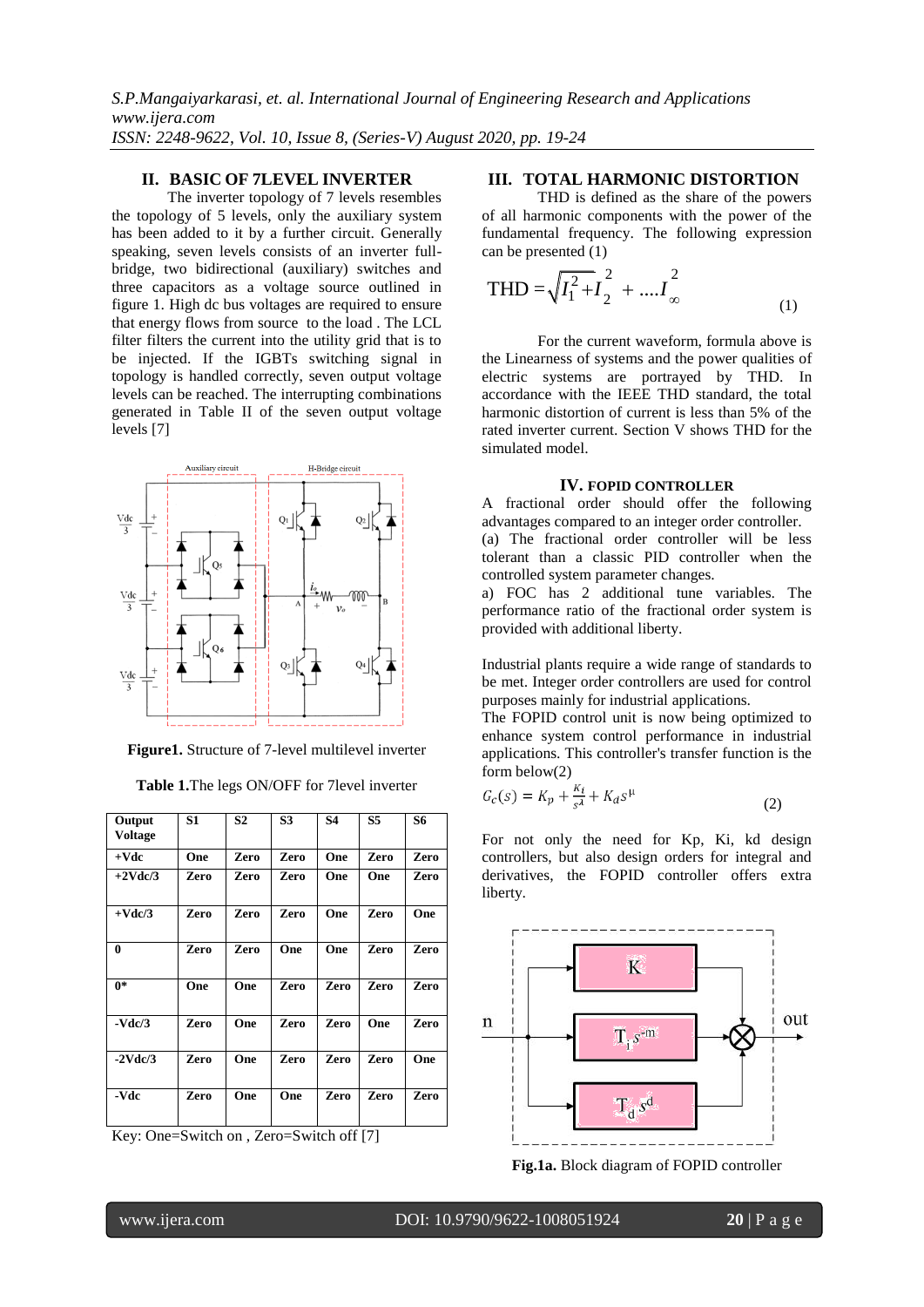

**Fig.2.** Circuit diagram of 7-level inverter source disturbance.

This section discusses simulation results for 7-level inverters compared to PI and FOPID for a designed controller. MLI system simulation is performed with the software MATLAB. MLI is used to feed a R load. In order to increase the inverter output to the required level, MLI associated with the boost converter. The simulink diagram of boost converter with 7-level inverter source disturbance is shown in Figure 2. The currents and voltages are measured using scope. Figure.3 displays the input voltage for the converter to boost and its value is around 72V and step disturbance at 1sec. Figure 4 illustrates the switching pulse of the boost converter. Fig.5 shown over the boost converter voltage and boosted to 230V. The 7-level inverter with openloop boost converter connected to the R-load at the end and load voltage is about 230V with little perturbation. It was displayed in fig.6The load R current is approximately 3A, as shown in fig.7. Due to sudden system changes and the absence of closed controls, at 1sec the waveform has disturbed. This effect can increase THD more than the limit specified. The fig.8 shows output power of the open loop inverter.



**Fig.3** Input voltage with disturbance

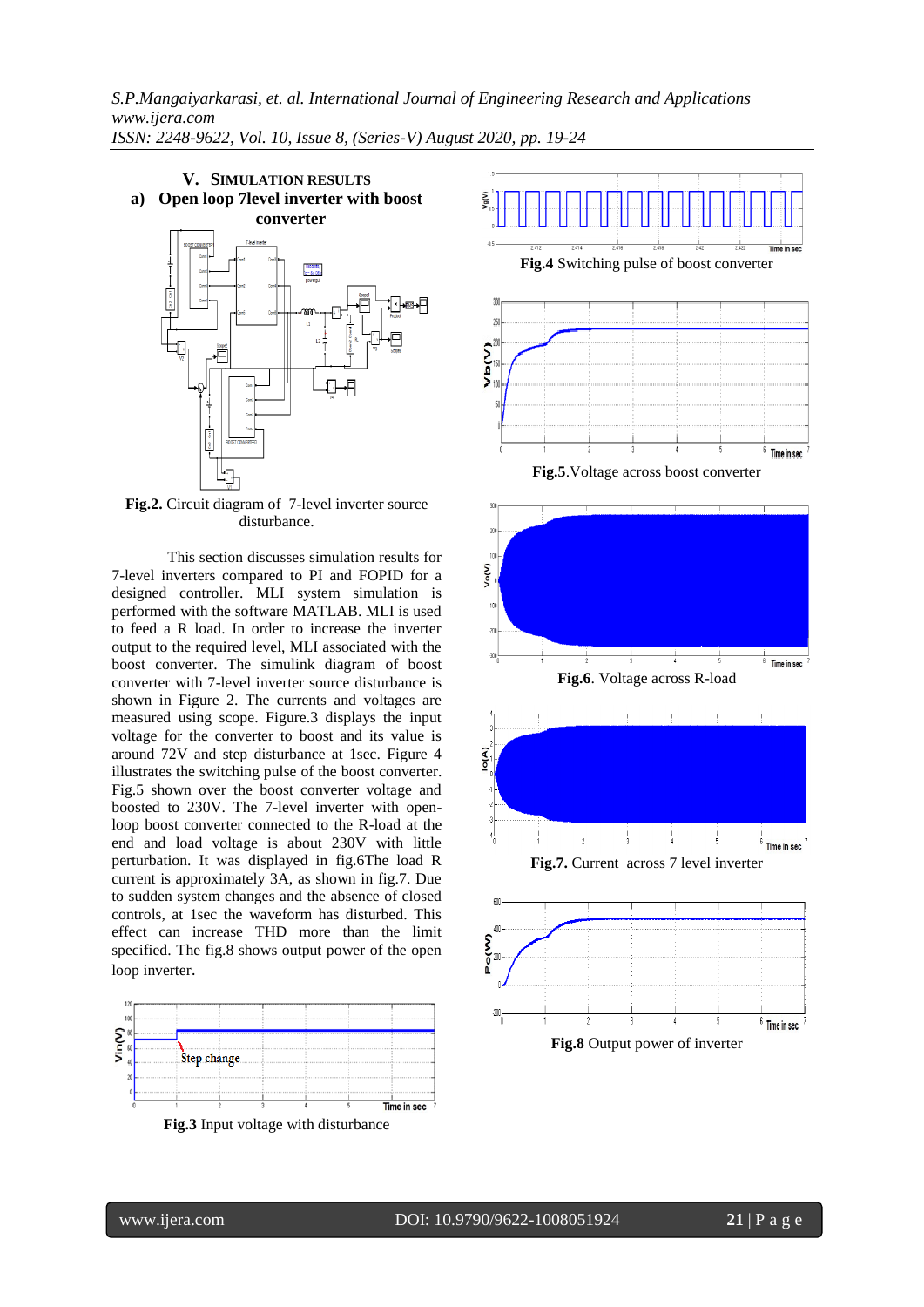**b) Boost converter with 7-level inverter closed loop PI controller**



**Fig.9** Boost converter with 7-level inverter closed loop PI controller

Fig.9 Shown Boost converter circuit diagram with closed PI controller inverter of 7 levels. This subparagraph provides the simulated PI controller-7 level inverter results. Analyzing THD line voltages is the justification behind the design of this high level inverter. The designed PIC has been connected to the DC boost converter response based on error signals. The PIC designs are made by the Zeigler-Nichols tuning method with a proportional gain (Kp) and integral time (Ti). In the context of Tables 2 suggested Time Domain Parameters of both PI and FOPID.

Clear waveform structure and THD of the system suggested were shown from fig 10 to 10f. Small step changes were made to indicate the efficiency of the controller in Fig . 10 at 1 second and controlled reduces the waveform oscillation, and reduces voltage THD and current THD by 4.57 and 4.55% respectively. The time domain parameter PI are  $Tr = 1.35$ ,  $TS=6.00$ ,  $Tp=3.42$  and  $Ess = 3.3.$ 

| <b>Controller</b> | Тr   | <b>Ts</b> | Tp   | Ess |
|-------------------|------|-----------|------|-----|
| PI                | 1.35 | 6.00      | 3.42 | 3.3 |
| <b>FOPID</b>      | 1.24 | 4.00      | 2.34 | 2.1 |

|  | Table.2. Comparison of Time Domain Parameters |  |  |  |
|--|-----------------------------------------------|--|--|--|
|--|-----------------------------------------------|--|--|--|



**Fig.9a.** Time domain of PI and FOPID



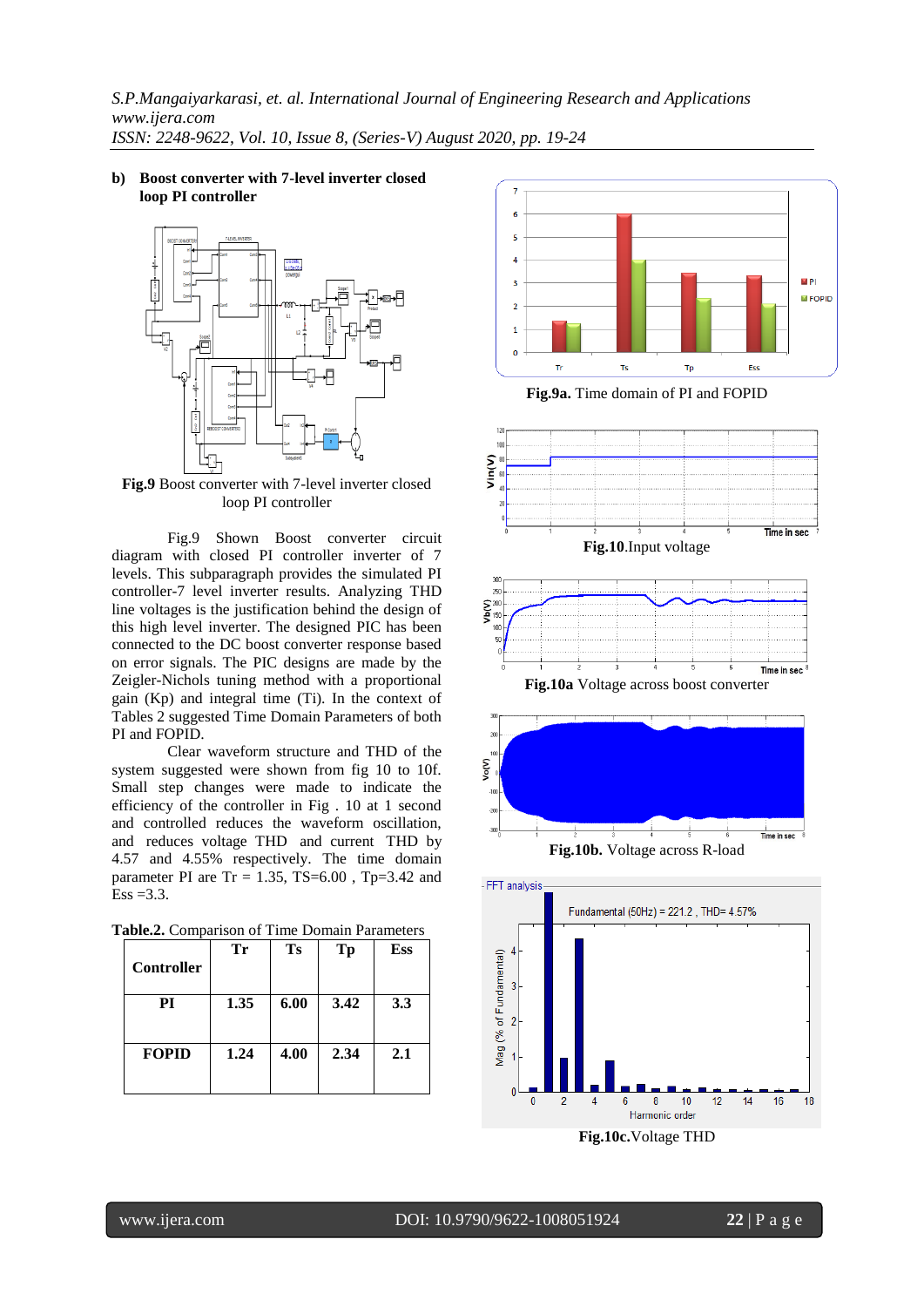

**C. Boost converter with 7-level inverter closed loop FOPID controller**





In fig.11 shows complete simulation model of FOPID based controller. The THD reduction with support of FOPID was shown observed. The proposed system's efficiency is much greater than conventional PI controller.

The FOPID have  $Tr=1.24$ ,  $Ts=4$ ,  $Tp=2.34$ ,  $Ess=2.1$ . The steady state error of proposed system shows its superiority and reduces Ess to 1.2 compare to PI.







| Controller   | Voltage<br>$THD(\% )$ | Current<br>$THD(\% )$ |
|--------------|-----------------------|-----------------------|
| PI           | 4.57                  | 4.55                  |
| <b>FOPID</b> | 4.33                  | 4.30                  |





www.ijera.com DOI: 10.9790/9622-1008051924 **23** | P a g e